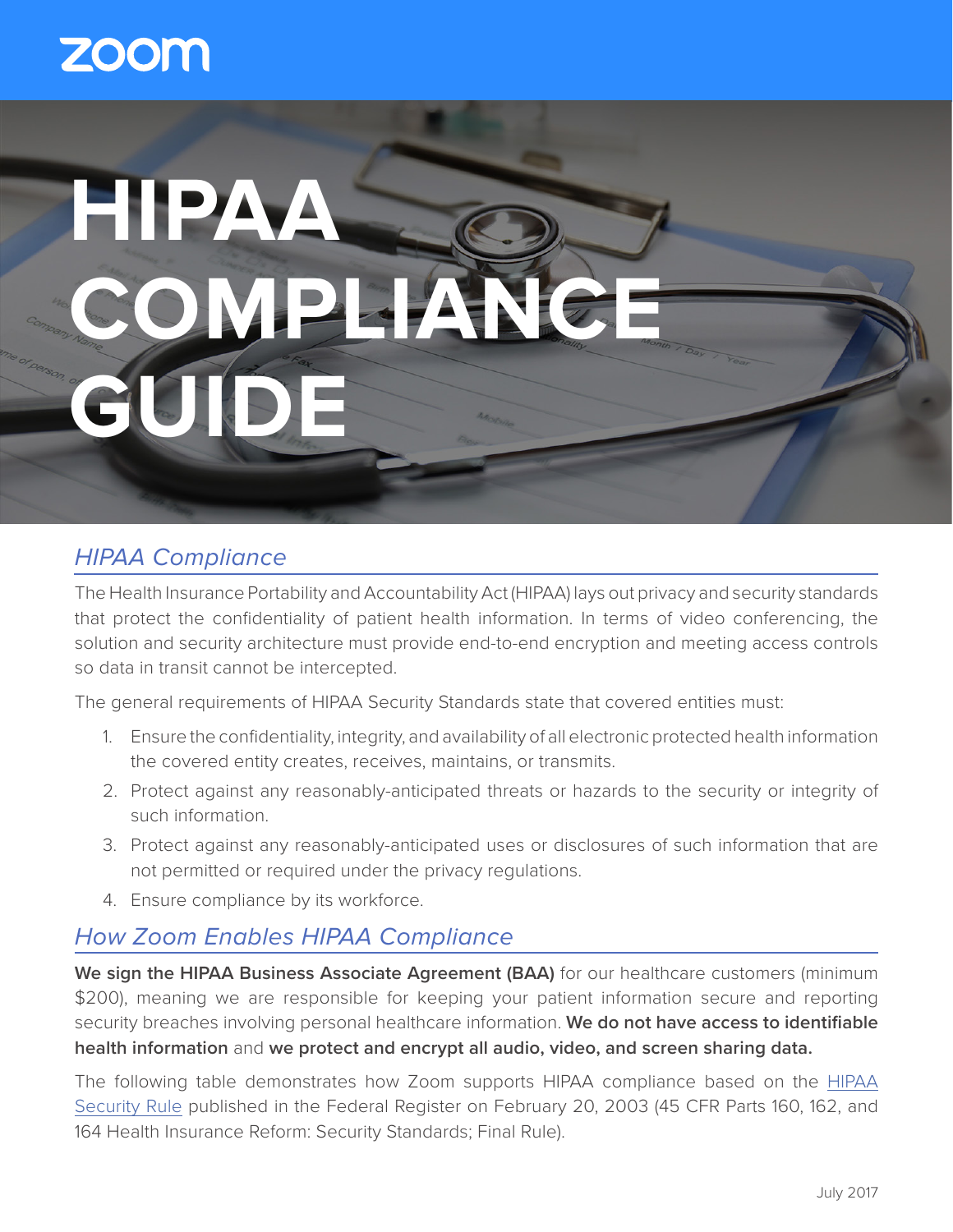

| <b>HIPAA Standard</b>                                                                                                                                                                                                                                                                                                                                                                                                                                                                                                                                                                                                                                                                                                                                                                                                                | <b>How Zoom Supports the Standard</b>                                                                                                                                                                                                                                                                                                                                                                                                                                                                                                                                                                                                                                                                                                                                                                                                                                                                                                                                     |
|--------------------------------------------------------------------------------------------------------------------------------------------------------------------------------------------------------------------------------------------------------------------------------------------------------------------------------------------------------------------------------------------------------------------------------------------------------------------------------------------------------------------------------------------------------------------------------------------------------------------------------------------------------------------------------------------------------------------------------------------------------------------------------------------------------------------------------------|---------------------------------------------------------------------------------------------------------------------------------------------------------------------------------------------------------------------------------------------------------------------------------------------------------------------------------------------------------------------------------------------------------------------------------------------------------------------------------------------------------------------------------------------------------------------------------------------------------------------------------------------------------------------------------------------------------------------------------------------------------------------------------------------------------------------------------------------------------------------------------------------------------------------------------------------------------------------------|
| <b>Access Control:</b><br>• Implement technical policies and<br>procedures for electronic information<br>systems that maintain electronic protected<br>health information to allow access only to<br>authorized persons or software programs.<br>Unique User Identification: Assign a unique<br>name and/or number for identifying and<br>tracking user identity.<br>Emergency Access Procedure: Establish<br>(and implement as needed) procedures<br>for obtaining necessary electronic health<br>information during an emergency.<br>Automatic Logoff: Implement electronic<br>$\bullet$<br>procedures that terminate an electronic<br>session after a predetermined time of<br>inactivity.<br>Encryption and Decryption: Implement<br>$\bullet$<br>a mechanism to encrypt and decrypt<br>electronic protected health information. | Meeting data transmitted across the<br>$\bullet$<br>network is protected using a unique<br>Advanced Encryption Standard (AES) with<br>a 256-bit key generated and securely<br>distributed to all participants at the start of<br>each session.<br>Multi-layered access control for owner,<br>admin, and members.<br>• Web and application access are protected<br>by verified email address and password.<br>Meeting access is password protected.<br>$\bullet$<br>Meetings are not listed publicly.<br>$\bullet$<br>• Zoom leverages a redundant and<br>distributed architecture to offer a high level<br>of availability and redundancy. In addition,<br>Zoom regularly performs snapshots of our<br>data and can quickly assist the customer<br>with data restoration and access to<br>their data kept in Zoom's cloud.<br>Meeting host can easily disconnect<br>$\bullet$<br>attendees or terminate sessions in<br>progress.<br>• Host can lock a meeting in progress |
|                                                                                                                                                                                                                                                                                                                                                                                                                                                                                                                                                                                                                                                                                                                                                                                                                                      | Meeting ends automatically with timeouts.<br>$\bullet$                                                                                                                                                                                                                                                                                                                                                                                                                                                                                                                                                                                                                                                                                                                                                                                                                                                                                                                    |
| <b>Audit Controls:</b><br>Implement hardware, software, and/or<br>procedural mechanisms that record and<br>examine activity in information systems that<br>contain or use electronic protected health<br>information.                                                                                                                                                                                                                                                                                                                                                                                                                                                                                                                                                                                                                | Meeting connections traverse Zoom's<br>secured and distributed infrastructure.<br>Meeting connections are logged for audio<br>$\bullet$<br>and quality-of-service purposes.<br>Account admins have secured access to<br>$\bullet$<br>meeting management and reports.                                                                                                                                                                                                                                                                                                                                                                                                                                                                                                                                                                                                                                                                                                      |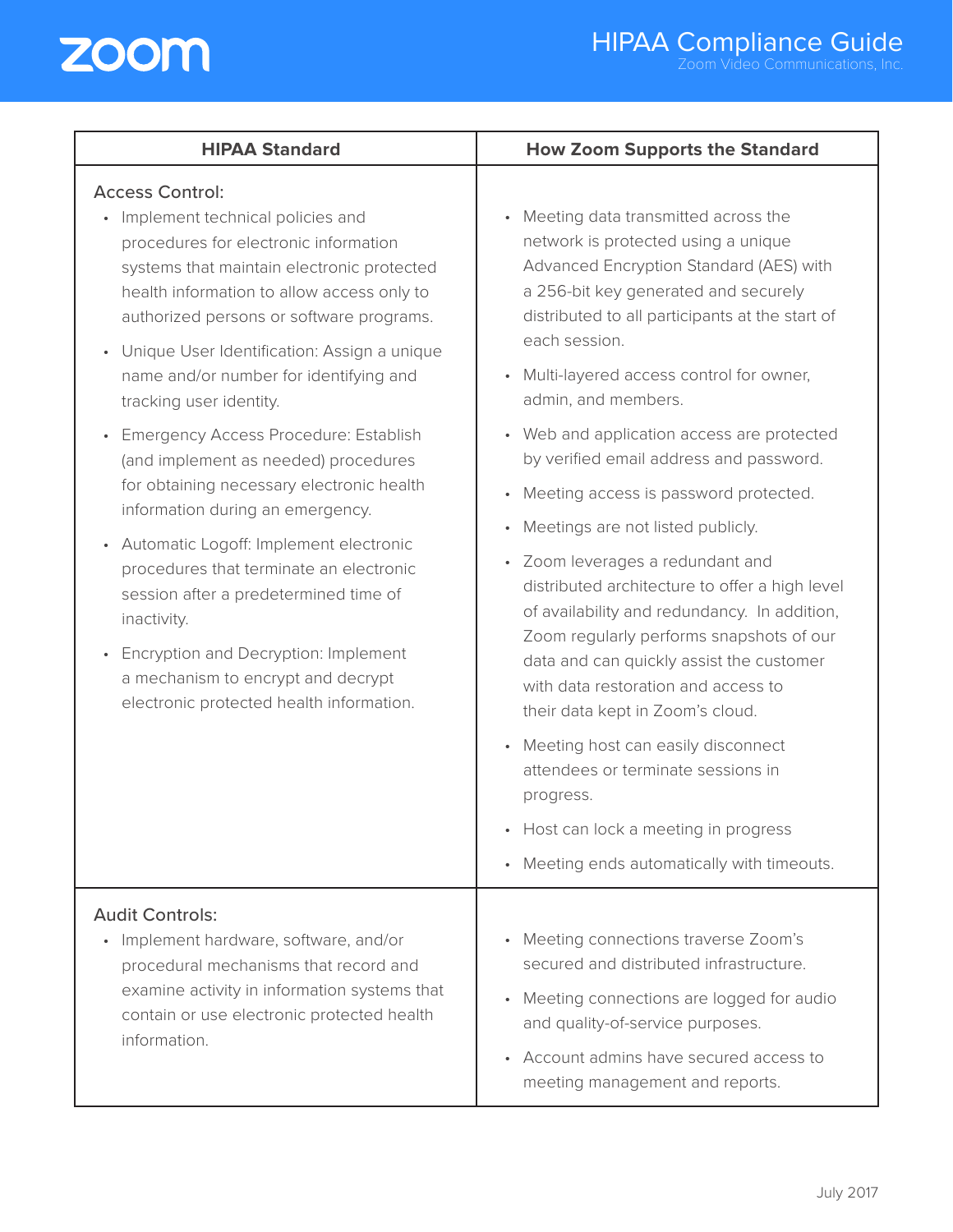

| Integrity:<br>Implement policies and procedures<br>$\bullet$<br>to protect electronic protected health<br>information from improper alteration or<br>destruction.                                                                                                                                                           | Multi-layer integrity protection is designed<br>to protect both data and service layers.<br>• Controls are in place and protect data in-<br>motion and at-rest.                                                                                                                                                                                                                                                                           |
|-----------------------------------------------------------------------------------------------------------------------------------------------------------------------------------------------------------------------------------------------------------------------------------------------------------------------------|-------------------------------------------------------------------------------------------------------------------------------------------------------------------------------------------------------------------------------------------------------------------------------------------------------------------------------------------------------------------------------------------------------------------------------------------|
| Integrity Mechanism:<br>Mechanism to authenticate electronic<br>protected health information.<br>Implement methods to corroborate that<br>$\bullet$<br>information has not been destroyed or<br>altered.                                                                                                                    | Application executables are digitally signed.<br>Data transmission is protected using HMAC-<br>SHA-256 message authentication codes.                                                                                                                                                                                                                                                                                                      |
| Person or Entity Authentication:<br>• Verify that the person or entity seeking<br>access is the one claimed.                                                                                                                                                                                                                | • Web and application access are<br>protected by verified email and password.<br>• Meeting host must log in to Zoom using<br>a unique email address and account<br>password.<br>• Access to desktop or window for screen<br>sharing is under the host's control.                                                                                                                                                                          |
| <b>Transmission Security:</b><br>Protect electronic health information that is<br>$\bullet$<br>being transmitted over a network.<br>• Integrity controls: Ensure that protected<br>health information is not improperly<br>modified without detection.<br>Encryption: Encrypt protected health<br>$\bullet$<br>information. | • End-to-end data security protects<br>against passive and active attacks on<br>confidentiality.<br>Data transmission is protected using HMAC-<br>$\bullet$<br>SHA-256 message authentication codes.<br>Meeting data transmitted across the<br>network is protected using a unique<br>Advanced Encryption Standard (AES) with<br>a 256-bit key generated and securely<br>distributed to all participants at the start of<br>each session. |

### **Security and Encryption**

Only members invited by account administrators can host Zoom meetings in accounts with multiple members. The host controls meeting attendance through the use of meeting IDs and passwords. Each meeting has only one host unless a co-host is purposefully added by the host. The host can